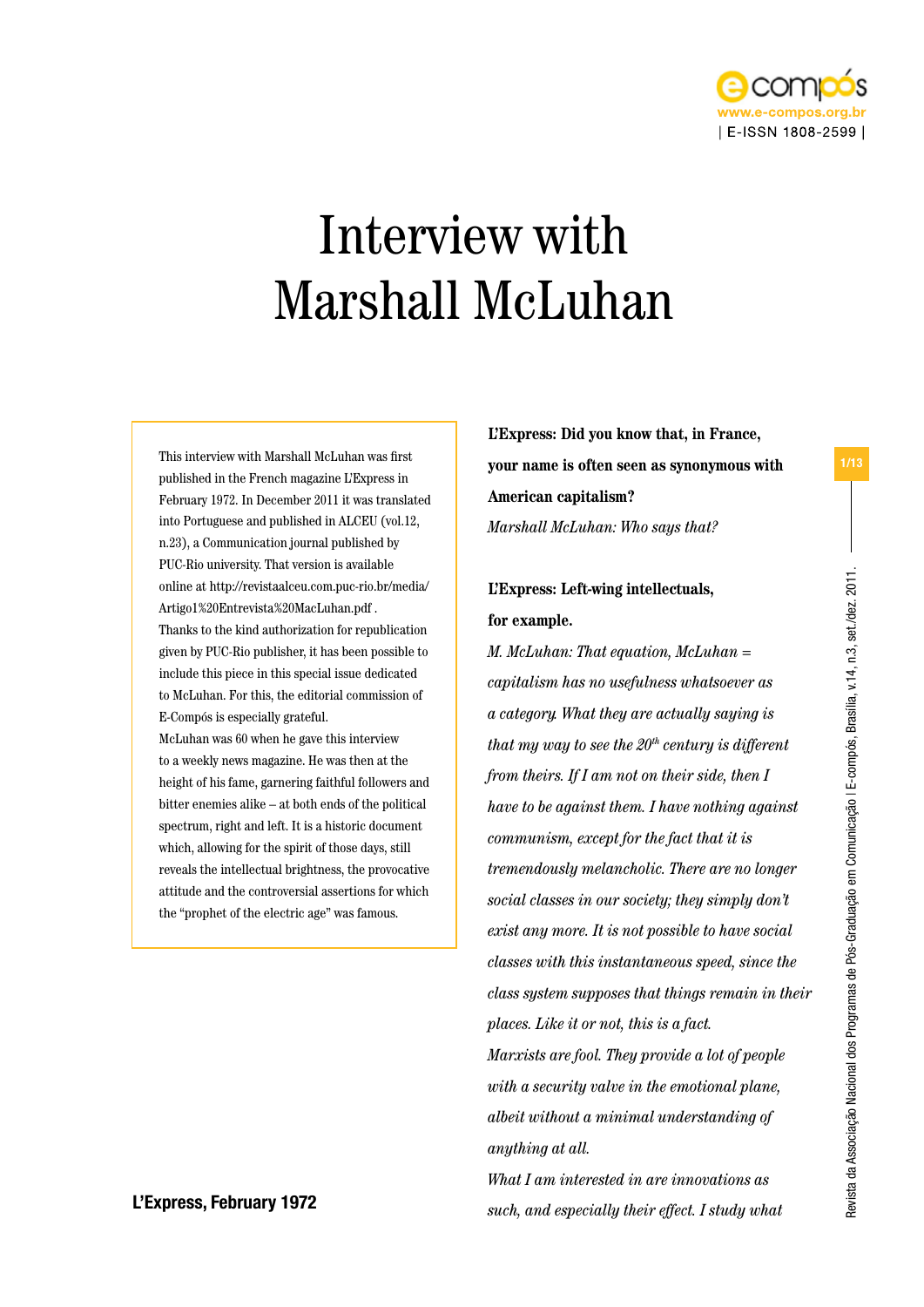

*would happen if we did this or that. Most people wonder what happens to our children when they see violence on television. I am really no longer concerned about this. What I study is why individuals have the need for violence, and this has nothing to do with TV shows. I analyze phenomena starting from effects and moving toward the cause, not starting from the cause to arrive at the effects, as is a more common practice. It is like playback. I analyze all in .*

### **L'Express: This is the opposite of what we normally do. Why do you act like that?**

*M. McLuhan: Because it is when we invert the order of a process that we find its structure, its scheme. Meanwhile, neither the study of an emission nor that of its reception will give you the scheme of a message or of an action.*

*I learned that with advertisement. In the world of advertisement, you do not start by the creation of an ad, but by studying the effect you wish to elicit. You create the cause after the effect has been defined. Likewise, when you to solve a management problem, you start by the aspects you ignore, not by what you know. The ignorance zone is the environment, the zone in which you get immersed in the environment, like in the case of a fish in the water: water is what it is completely ignorant about. Symbolists had already found that. They said that, to write a poem, you have to start by knowing the effect you want to produce, and this* 

*in turn will determine what will be put inside. It* 

*was Edgar Allan Poe who taught Baudelaire this technique in his study on the principles of poetry. Mallarmé, as it is known, managed a fashion magazine. Writers such as Flaubert studied all fashions, even the most banal ones. What I want to say is simply that I do not study what the fish does, but its environment.* 

### **L'Express: Because we will always have a better view from outside.**

*M. McLuhan: Because the environment is always invisible. The French language, for example, is the environment where you soak and about which you do not know much, precisely because you are immersed in it. An Englishman knows much more about the French language than yourselves because he gets surprised with its expressions. For that Englishman, all is , "", while for you it is "".* 

# **L'Express: Your great discovery has been showing that the medium constitutes an environment. What is your definition of a means of communication?**

*M. McLuhan: All that expands the action of the human agent. Clothes, for example, are extensions, amplifications. Language is an extension, a long distance action that comprises a memory, a codification system. It assimilates perceptions, conducting and channeling them. All forms of expression are means of communication, and I recently found that the content of a given means is first and foremost its user. Hence, those who speak French are the*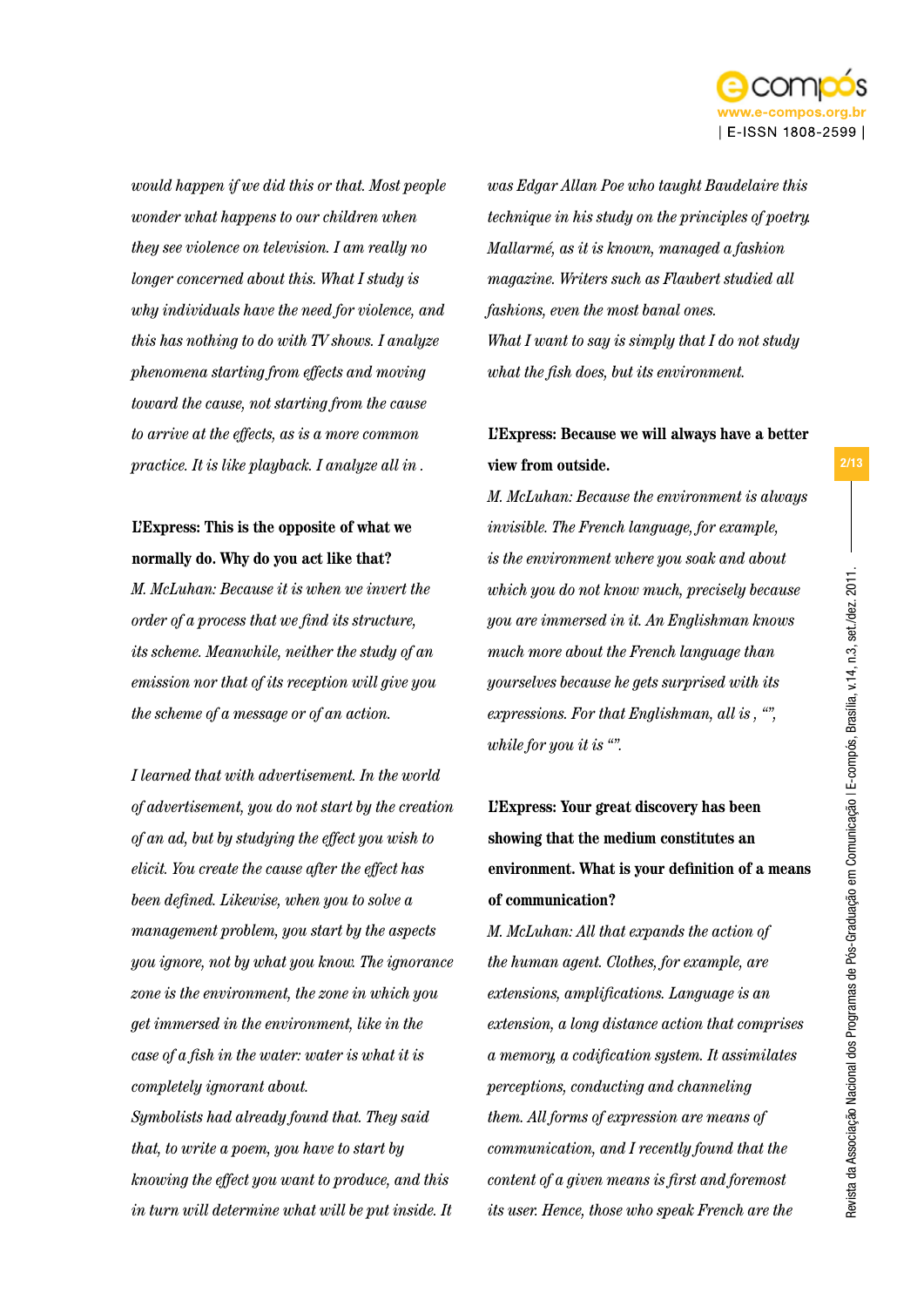

*content of the French language; those who watch television are the content of television, and so on.* 

### **L'Express: Your idea seems fascinating, but isn't it quite paradoxical at the same time?**

*M. McLuhan: A psychologist at General Electric in New York, Herbert Krubmann, whom also did not believe in my ideas, decided to employ encephalograms to verify whether the content of different means of communication mattered or not. He used his patients in this experiment, exposing them to various media, and found that the reactions of brain waves to printed text, cinema, photography, radio and television showed very relevant variations.* 

*On the other hand, what was on the media was of little importance. It did not really matter whether the radio was or was not noisy – the brain did not reacted to the variation among shows. Answers varied according to means of communication that had been used. Krubmann thought he would be able to reduce to dust McLuhan's theories. He spent a lot of money on that, only to establish as a result the first proof that those theories are 100% right. However, when I assert that the medium, the means of diffusion, is the message, this refers to the effect of that medium on society as a whole, to the way in which it transforms everyone. This is the message, not its particular effects.* 

**L'Express: And what would, more specifically, be the effect of TV on our society?** *M. McLuhan: Through language, speech, we* 

*translate our perceptions of the visible world into sounds, verbal forms. With television, to the contrary, verbal forms disappear, being replaced by rather simple and universal "gestures". Since the advent of television, youngsters became increasingly verbal. Young people say: "Actually…you know…man…I meant, man… I mean".*

*The TV generation does not use more than a dozen words. This is one of the many effects provoked by television.* 

**L'Express: Of course, but isn't that exactly a consequence of what television shows them?** *M. McLuhan: No, not at all. If you show a film on television, no matter which film, it is transmitted by television, conveyed by it. In the cinema you look at the screen, whereas with television you are the screen, since light reaches you through the cathode ray tube. Cinema is visual, while TV is audio-tactile. It is possible to compare the latter with the effect of stained glass. It is not the image that the stained glass window represents that captures our attention, but the light that goes through it. You can also compare it with the painting of Soulages, in which light snatches us. More widely, all our electric environment is responsible for our transformation. If we dive into the water and start to swim we will no longer have a vantage point, since we will be inside an environment that involves us completely. Likewise, in the electric environment we no longer have an objective vantage point, because we will always have reached the place*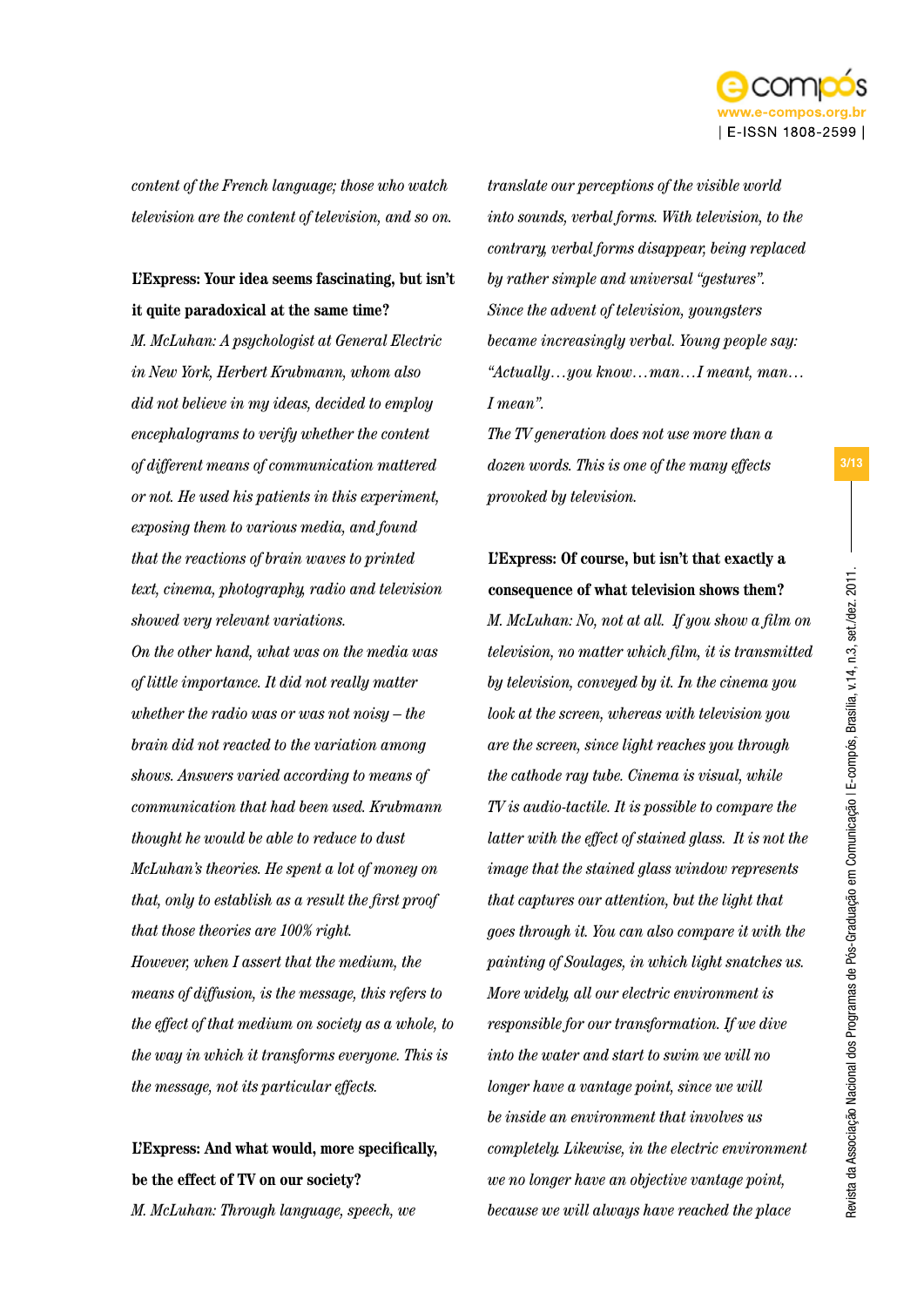

*where we want to go, wherever that may be. Everything started with the telegraph. The first man connected to the frontline through the telegraph was Abraham Lincoln in 1860. He was the president of the United States and the chief of the Armed Forces. From the decisionmaking point of view, the result of his ability to connect through the telegraph with the front was revolutionary, since it meant that the head of state would also engage in combat action. He was no longer away from action, rather he took part in it; he was inside it.* 

*Today you get the phone and you are in Tokyo. They are here and you are there. This is not a desire, but a fact. And it is sacred, disembodied. The spirit leaves immediately to Tokyo. There is no longer a body, hardware. There is only software.* 

### **L'Express: And how does that explain the loss of vocabulary observed among the young?**

*M. McLuhan: It is a matter of space. The rationalist, in the way the West has understood them for millennia, is a classifier: he puts in order, organizes, extracts perspectives, and traces long avenues. With the electric space, to the contrary, it is the intervals among things that become decisive.* 

*Electric space is absolute. It is like acoustic space, open 360 degrees, resonant. We can no longer localize things and concepts in it. It is like the wheel and the axis. For the wheel to turn you need a small space separating them. But this can't be too big because then the wheel will fall out and will stop turning. This is what happens* 

*with the TV generation.* 

*Today's kids are all hunters. They have left the Neolithic Age and returned to the Paleolithic Age. This is why they want to walk barefoot on the earth; this is why they aspire to a primitive life and no longer want to have anything in common with the world of consumption.* 

*Eskimos, Brancusi, Bergson are this kind of man; the non-visual man who listens, perceives and hears everything with his fingers. Much more than us, the hunter uses his perceptions, as he must be capable of making an in-depth reading of the environment in which he is inserted.* 

**L'Express: Wouldn't it be the case to say that young people "spit out" precisely the world of TV that oppresses them and that they can't take anymore?**

*M. McLuhan: They clearly react. Rock and jazz, for example, aren't more than translation for a musical language of repugnant and irrational sounds from the industrial environment. They are a way of humanizing it. They attempt to translate industrial noise into a language with which they are familiar so they can cohabit with it.*

*However, the key is that they return to a primitive existence, in which life is reduced to nothing, and they no longer have any kind of identity. They reject their own identity, and become no-one.* 

*I have just said that clothes are a means. Let's take the example of the miniskirt. Before the miniskirt there was a device called a hula hoop,*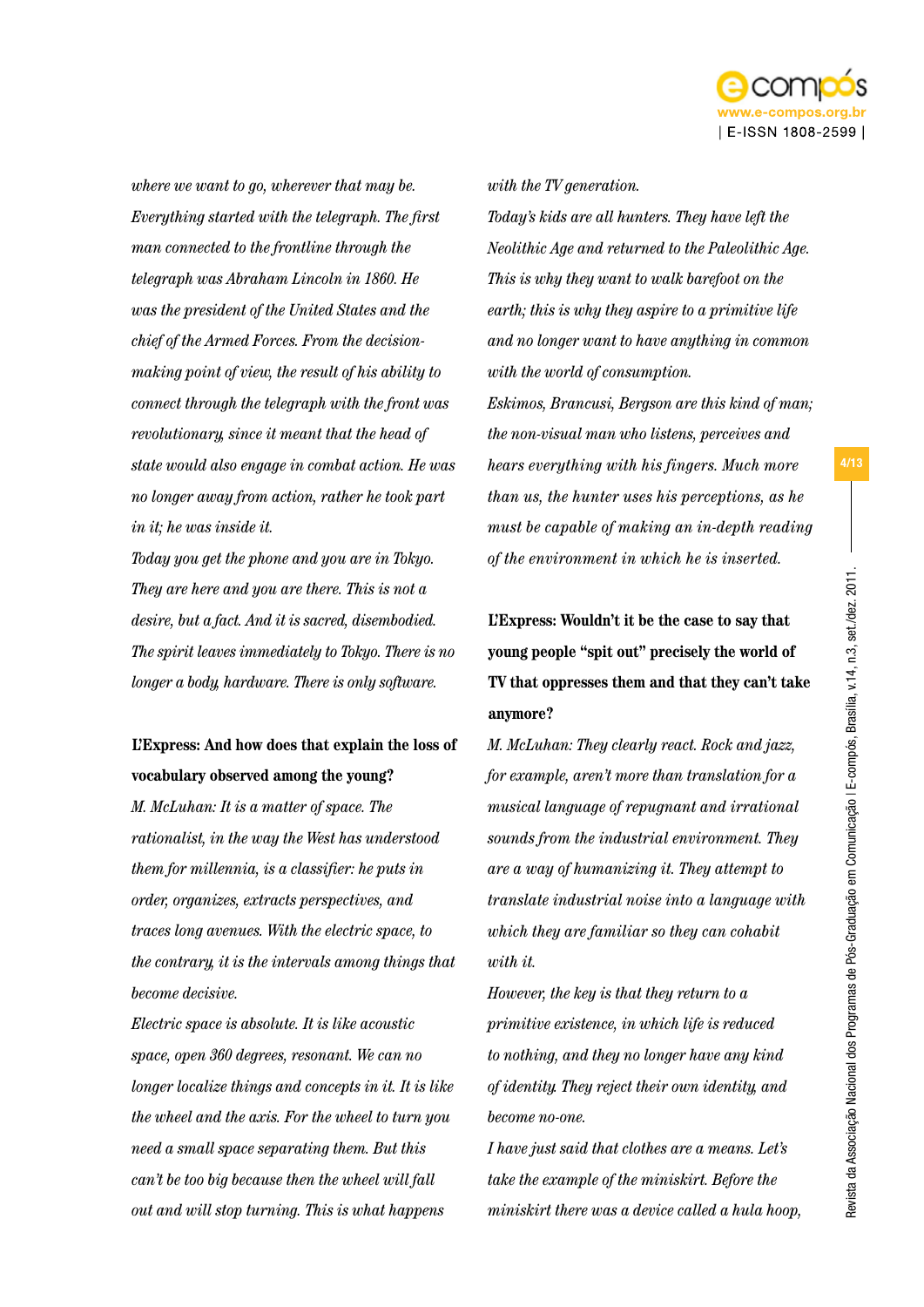

*do you remember that? It was a plastic ring that people moved around their waist. They did not play spinning the ring on the streets like children do; nobody ever did that with a hula hoop. You see, spinning a ring is equivalent to using it as a machine, a wheel, whereas putting yourself into it and making it move around you is wearing it as garment. Now, translating a wheel into garment is quite a mysterious idea. Yet the hula hoop came before the miniskirt, which is a kind of wheel. And all tribes – men and women alike – use the miniskirt.* 

### **L'Express: But is it a garment? Wouldn't the miniskirt be a costume instead?**

*M. McLuhan: Sure, of course. In the United States, for example, a policeman with his bureaucrat clothes is a "pig", the perfect public servant to enforce the rules and write fines. Yet with his motorcyclist clothes, on the other hand, he becomes a hero. And, with glasses, even a Cyclops, he is a one-eyed hero.* 

*But garment is our habit. You can't create a habit alone; you need a lot of people for that. Therefore, the miniskirt is a garment and a mask. People use it somehow to canalize, codify social energy, thereby joining the show. It is a collective mask. In the Western world, we hadn't had such a mask for centuries.*

**L'Express: It is your theory of a global village, that is, the whole humankind forming nothing but a huge planetary tribe.**

*M. McLuhan: Yes, that is electricity, television.* 

*And all of us, not just the young, are affected. Here's your last day with yourself. You don't need to be yourself anymore. It is liberation, but when it is total liberation, it is like death. We all know the reincarnation thesis: we are freed from our own body; we can disappear right now and come back totally different next time. This is what we have reached.* 

*Most people have a dog just to remind themselves of who they are. This is why dogs are so important in our society. I know who I am because my doggy recognizes me. It is the guardian of my secret, it knows my smell. He ultimately guarantees my identity. In today world, it is the dog that controls everything.* 

**L'Express: Couldn't what you call an identity loss represent, on the other hand, the emergence of a kind of solidarity?**  *M. McLuhan: What do we assume as a basis when we talk about solidarity? The basis can only be civilization. Well, we have evidently done well, since it is funded on various specialized technologies, such as written text, the alphabet, phonetics and I don't see how we could make it resist to electricity, which is not specialized. Now what we have is the multitude, half way between old civilization and the new tribe. And the multitude is only confusion. Do you know how Americans call this? Literally, "worm box". It is a phrase used when there are many problems interwoven with each other. This is what we have now, a kind of Pandora's Box.*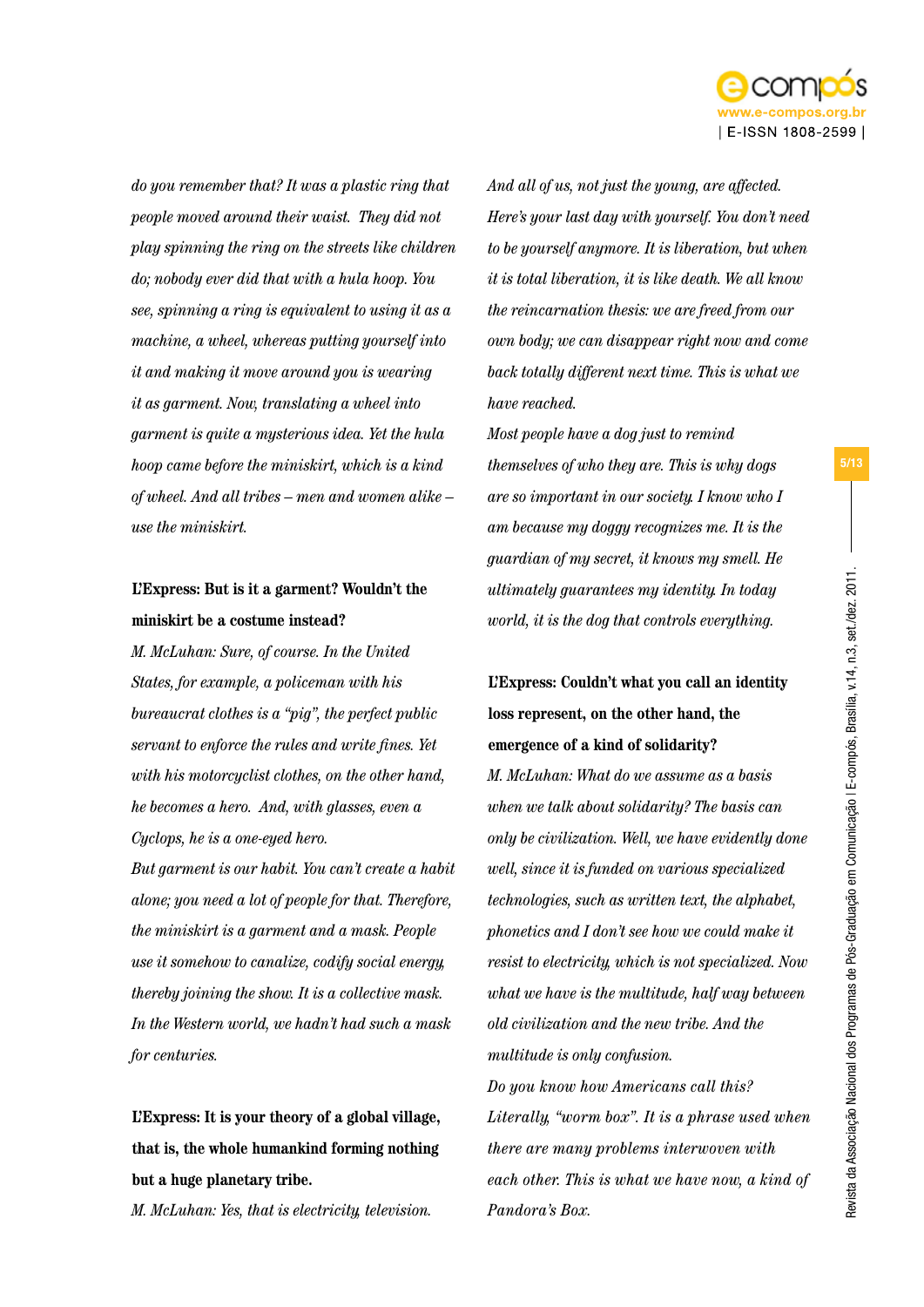

**L'Express: You are incredibly pessimistic, which is quite unexpected for the apostle of the means of communication.** 

*M. McLuhan: I am not either pessimistic or optimistic. I make no value judgment. I am simply deeply interested in understanding what is going on. At the same time, I don't get terribly excited about facts.* 

*In the moment we are living it is possible to have a wholly overlapping conscience. It is the most metaphysical age that has ever existed in the system of humankind. But it is not about theoretical metaphysics – man is no longer conceptual. His metaphysics has become a perceptive one.* 

*What I mean is that he leaves the world of logic to enter the world of mysticism, with immediate perceptions. Hence, it is no longer necessary to teach anyone philosophy. Now people bring philosophy in their blood. In my view, we are living history's most metaphysical age.* 

### **L'Express: Is this where you see the gap between generations emerge?**

*M. McLuhan: Yes, between that old fashioned team that carries the hardware of the 19th century, composed by ultra-specialized individuals who are fascinated by consumer products, on the one hand, and youth's new aspirations, on the other. We have slipped from the most fragmented group of specialists that has ever existed to its opposite. And see what happens: by doing so, by getting read of hardware, what returns is occultism.* 

*I have explained in one of my books that, when innovation emerges, we always discard the immediate environment to look for a much older one. When Gutenberg annihilated the Middle Ages by inventing the printing press, he brought back the pagan, Greco-Roman antiquity. There was a major run, but he had destroyed the Middle Ages. Today, having exploded the 19th century schlock with the emergence of electricity, we have brought to surface inner life. And we currently live an eternal journey toward inner life.* 

### **L'Express: Do you mean we are witnessing the rebirth of religious attitude?**

*M. McLuhan: No. In fact, I would say that what is happening goes beyond religion and does not depend on any faith or anything else. It is a complete and immediate experience. Today's youngsters are all religious without, however, having faith.* 

### **L'Express: They have religion, but not a god.**

*M. McLuhan: They can have a god if they want, but there is no such need. Nietzsche's stance is well known: "God is dead." I actually believe that it is really Newton who is dead, because, with him, the great, rationalist world of dynamics and mathematics disappeared. It is that simple. He disappeared just like industrial hardware evaporated.* 

**L'Express: Sure, but God came before Newton.** *M. McLuhan: Indeed, and personally I am a staunch Catholic. However, I note that what is*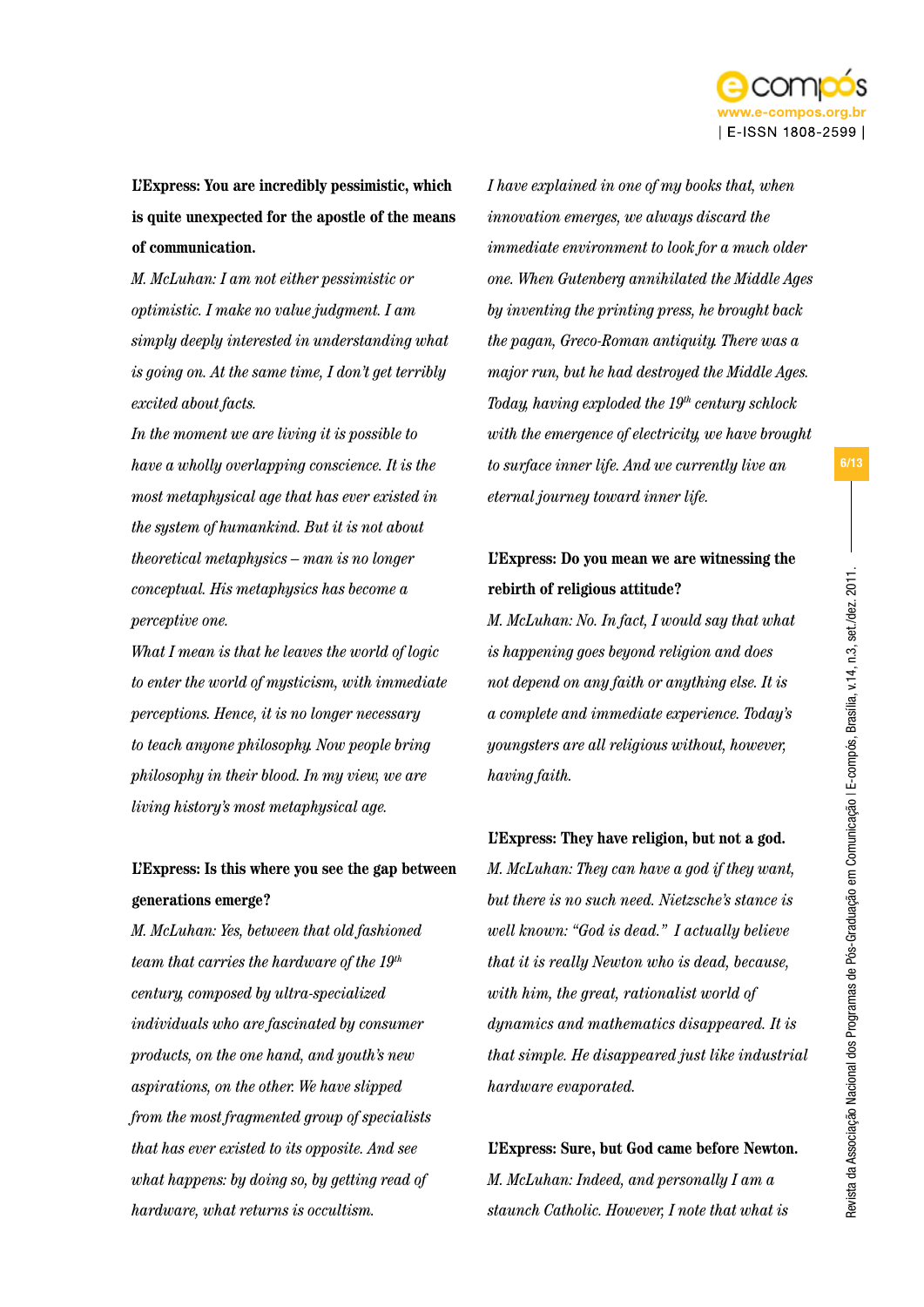

*happening in the world today has nothing to do with that, since our world doesn't have to be religious in the Christian sense to be totally spiritualized.* 

*I always think that Lucifer, the prince of this world, was a great electrical engineer, the boss of that entire diabolic universe, of everything! Lucifer was an angel of prodigious intelligence, and seems to have organized the situation in which we currently live. And what is angelical may well be diabolic. Who knows? Anyway, it is he who conducts the game.* 

*James Joyce, in , counts 10 thunders. Television is thunder number 10, after the agricultural and industrial revolutions, and after the radio. When you get to television, that is the end. You cannot move forward, we are totally covered by the global process. But it is odd, because Joyce's thunders represent the effects of inner vision, the rumor that echoes while the effects propagate among men, so that each innovation reverberates through all the society.* 

# **L'Express: Does it mean that we face, at the same time, an urgent metaphysical need and a spiritual void?**

*M. McLuhan: When we talk about a void, we are implicitly talking about a recipient, and a recipient is quite a visual thing, it is really hardware. In Chinese culture, to the contrary, void is the great mystery, not the external, but the inner part of the pot. In the West, we only have an epistemology of knowledge; we only systemize what we believe we know. In the East, they seek to* 

*There is no doubt young people are sick. I will give you an example. The daughter of friends of ours had her first kiss recently. She knew that was imminent, so she asked a friend what she needed to do. The friend answered: "You spit in his mouth and he spits in yours." This is how young people see things. It is insane. On the other hand, some are acquiring that Eastern habit of starting by ignorance, and no longer by what is known. In detective novels the same happens: the detective starts by what he doesn't know.* 

*discover what they don't know.* 

**L'Express: Yet there remains a significant amount of hardware in our society. For example, automobiles, whose technology dates**  back to the 19<sup>th</sup> century.

*M. McLuhan: A car is obviously something totally outdated. Its future could be in the moon, but in ten years' time cars will have been banned from cities, it is unavoidable.* 

*We have discovered this in Toronto only recently. I wondered why Americans do not allow advertisement in movie theaters and in theaters when it is allowed on television. It is quite a curious phenomenon: an American that sees some kind of publicity on a cinema screen would immediately stand up and demand to have his money back.* 

*It wasn't me who found the answer, but one of my doctorate students, who made the following observation: "You know, we, Americans, leave home to have some privacy!" Europeans go*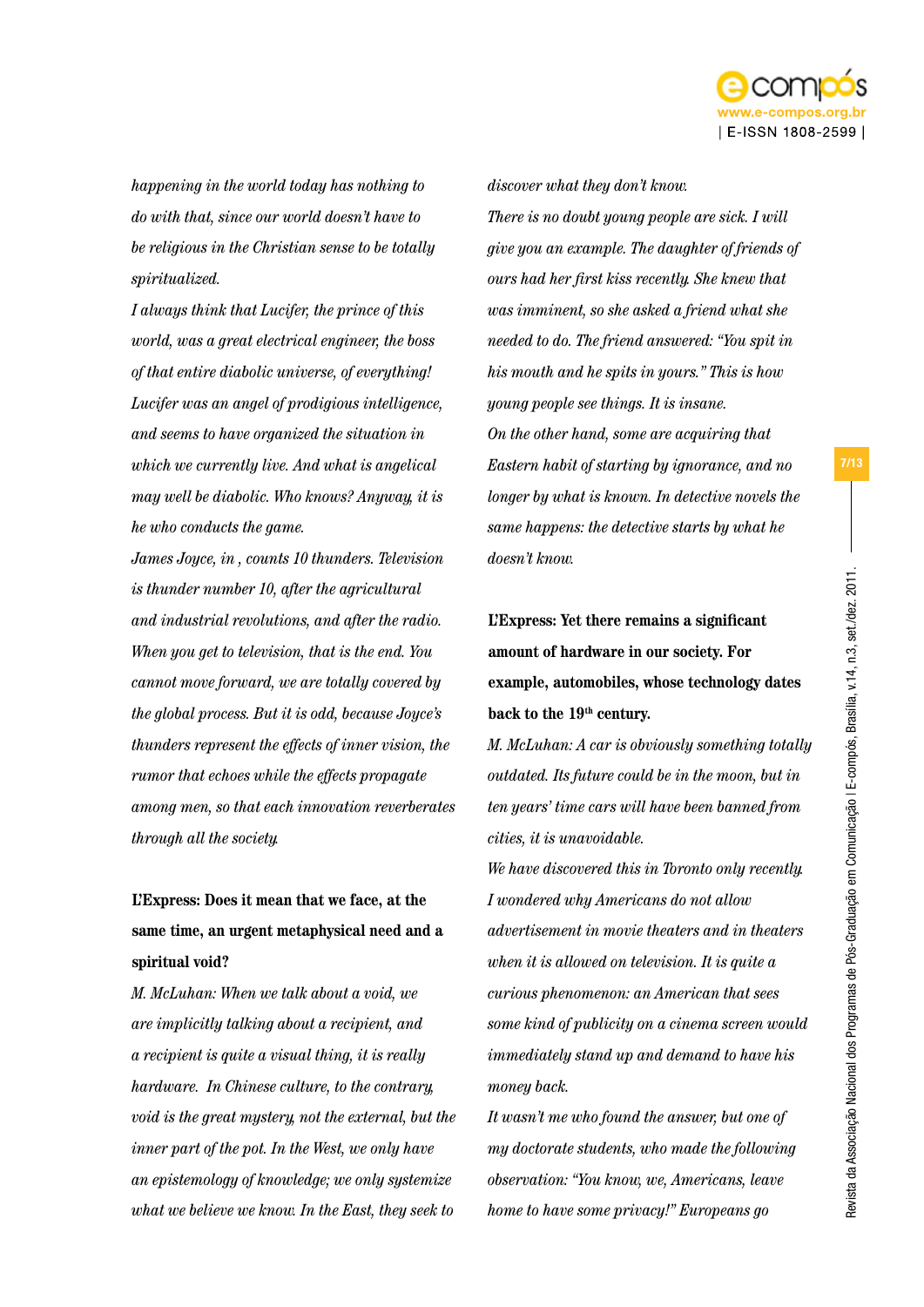

*back home to find their lives there, and leave it to be in a community. For Americans, it is the other way round. They leave to have privacy and find themselves being in a community as soon as they are home. Indeed, in American homes doors are always open, children decide everything and especially tell their father what to do – he is no more than a complete farce. As a result, the car is the single most privileged element of American life.* 

*When an American feels the need to be on his own, he takes the care and leaves. This is why he doesn't use public transportation, which is a huge problem.* 

**L'Express: What about Europe? Could this be the case in the United States because means of communication there are more abundant than here? Basically, because the country has more advanced technology?** 

*M. McLuhan: No, this dates back to the time when discoverers nurtured the feeling of owning the whole world. The private space was really what was outdoors. Like Robinson Crusoe. In North America, people feel they own the world when they go outdoors, not when they are between four walls. This is not what happens in Europe.* 

### **L'Express: Why?**

*M. McLuhan: Because Europe is much smaller.* 

**L'Express: Don't you underestimate somewhat the conservative attitude in your description of the effects of means of communication on the modern world?**

*M. McLuhan: I don't know, I am not sure, because it is difficult to tell what remains from what changes along the way. This happens when we start to utilize language in a new way. If I all of a sudden I ask for the "back" in a restaurant, instead of the "check", there is a language inversion. When we introduce new patterns to language, what happens with the old ones? It is hard to know. We do that all the time. We transform language all the time due to new perceptions. Slang is, in fact, a zone of new perceptions. When a new perception emerges, people feel the need for creating a new expression, so they come up with one.* 

*After four or five years in the United States, it is quite impressive that we use every 30 seconds the phrase where it is at. It is a huge leap, a huge incursion in the dominion of metaphysical conscience, because of the word "it", which is new in America. In the 1920s, the phrase that was used was I'll tell the world. For example, I'll tell the cock-eyed world. Then we were in the radio days, while the age of television presents a very quiet, deep phrase: Where it is at. "I" gives way to "it", which is impersonal, neutral. It is as metaphysical as it can be. And in the United States young people use it every minute. This is a signal of a major change in perception.* 

*In its origin, the word slang meant dress, that is, it had to do with clothing. And, naturally, language is a garment. But is the new costume used temporarily to create an effect.*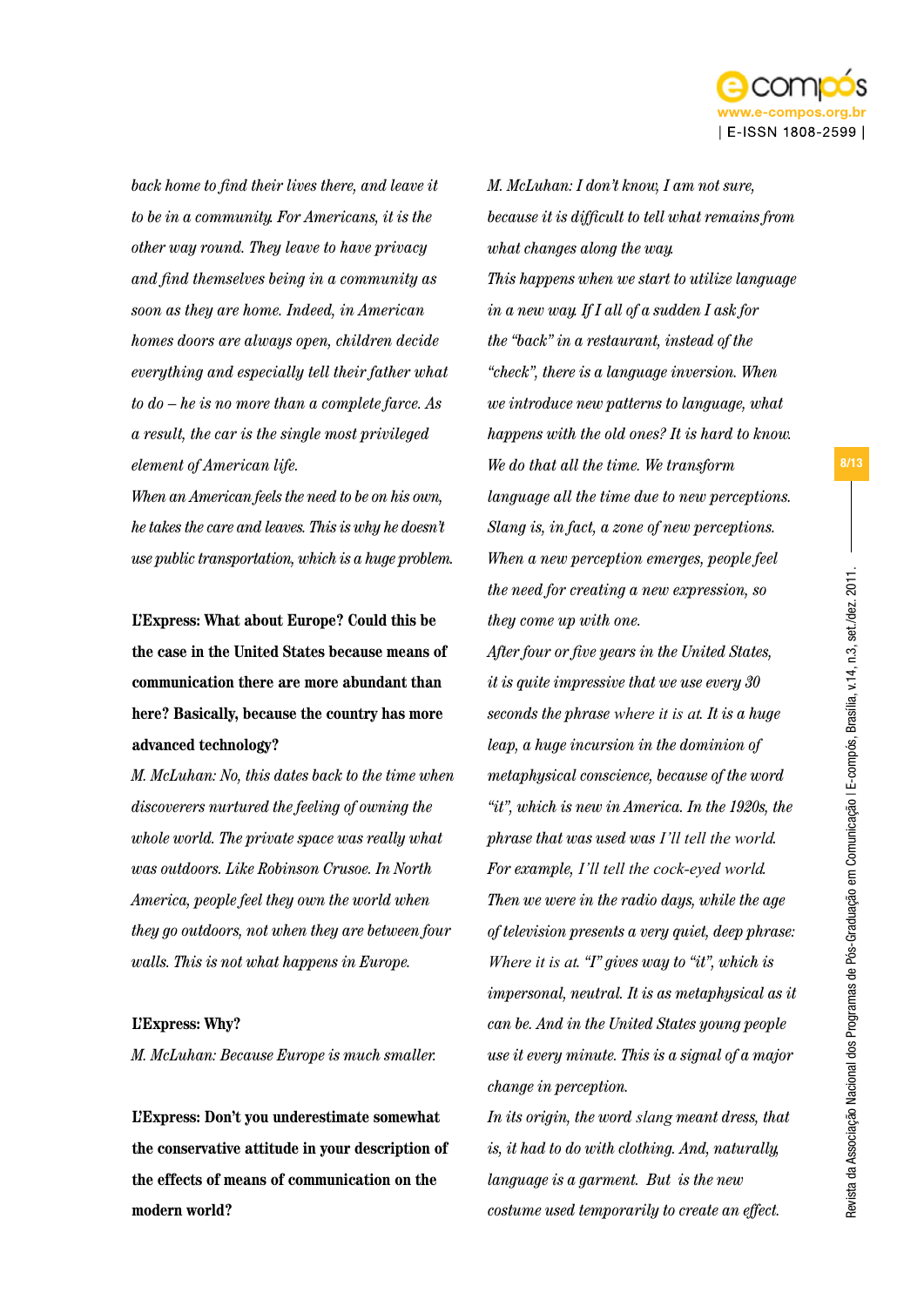

**L'Express: Aren't books and newspapers and old costume? Doesn't their survival indicate a kind of survival of Gutenberg's galaxy today?**

*M. McLuhan: Well, we are far from being done with the press! Printing will have many new applications. Old applications gradually disappear and new ones emerge on a permanent basis. Voice printing is something really awesome, isn't it? Just like direct printing of brain waves, thanks to encephalogram.* 

*Our newspapers are electric in the sense that they are made using news agencies that promise instant coverage of facts. You only have to observe any page to see that it is a collage. This is so clear that no-one reads a part of a newspaper trying to understand another part of it. The reader never looks for connections among the different parts. But everything resonates, produces an echo. A newspaper vibrates, interferes. It is an induced image of the world on a flat surface and in a mosaic shape, whose only unity is a common date. Newspapers' first page is almost always reserved for bad news; it is normally heavy and sad. Do you know why? Because of publicity, which, through all the services it offers, always consists of a set of pleasant news. And when you are seeking to sell pleasant news, you also need to have bad news. This is fact, without cynicism. It is true. People will not read pleasant news unless they are also shown bad news.* 

*One of the reasons for that is that, when they get to know about sad stories, they experience the survival's feeling. "I survived that, I am still sound", etc. So the more bad news they read, the better they feel.* 

**L'Express: Unfortunately, isn't that an eternal feeling? Is it related only to the media?**

*M. McLuhan: The media widen it. Manufacturing news became something much bigger than news as such, since teams working in the agencies are enormous, and means of communication are very powerful. What is new is the fact that we have this huge amount of information at the same time. This means that any attempt to classify is an illusion. Nowadays intelligibility is no more than "pattern-recognition", an attempt to bring schemes to the surface. All that creates another galaxy, with new contours. And all presents this paradox, since it is speed that is at stake here.* 

### **L'Express: And what can people who control the media do?**

*M. McLuhan: Nothing, because in fact they don't control them. And neither would they know how to do it.* 

*Given the rate of speed we have reached, the director at the top of the pyramid is no longer able to make decisions. He is out of the game. Decisions are made at a much lower level in the company chart. Whatever the organization in question, the director is no more than an ornament. It is like the issue of pressing a button. The atomic bomb is a conspicuous example: the president of the United States can never be more than 20 minutes away from the commands and information he needs to press the button. Hence, if he goes to China, they have to figure out a way to ensure he is 20 minutes away from everything*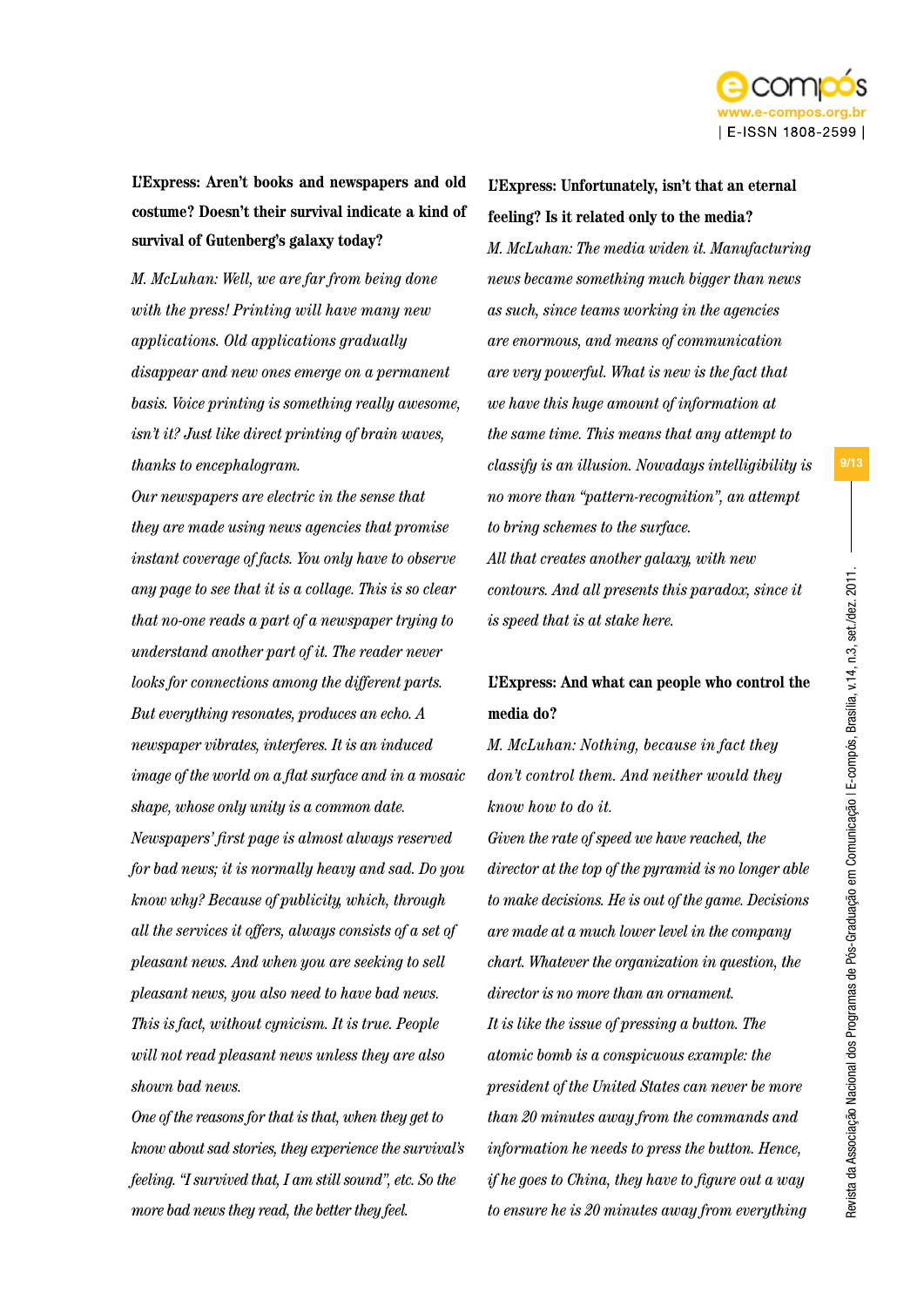

*he needs to press the button if needed. That is quite an uncomfortable way to travel.* 

### **L'Express: But it is he who makes the decision. Doesn't that contradict your idea that it is those in the mid tier who command?**

*M. McLuhan: No, because he needs thousands of people to tell him when he should press the button. It is strange that the faster and more consistent news are, the more centralized the decision is. What happens in the electric plan is a centrifugal effect toward the periphery.* 

*We currently see this in all countries in the world, in Northern Ireland, France, and Britain. Regions no longer want to be under the influence of the major central organization. Hence, we feel much more independent in a car than on a train. Trains need to stay on the track, pass by the stations, the railway hubs, so that passengers can disembark. With the car, that is no longer needed. And you don't even have to belong in a metropolis.* 

### **L'Express: How do you see tomorrow?**

*M. McLuhan: The future is now, there is no tomorrow. All that can happen in the next 100 years has already happened. We are unable to mention something that has happened in the past that wasn't already there 100 years before. In fact, all novel elements are always present 100 years before their advent, be it in science, be it in other areas.* 

*I believe that we area already being apocalyptic when we limit ourselves to describe the present.* 

### **L'Express: You give the impression of speaking like a man from past times.**

*M. McLuhan: As a student of the means of communication, my role is simply to organize perception. But obviously there is a limit to what we can accept. No-one would like to spend all the time inside an airplane. When you violate the human dimension, reaction tends to come in the form of much smaller, simple elements. This is why young people turn to small things.* 

### **L'Express: And, like them, you also want to live in the human dimension.**

*M. McLuhan: Of course, but simply dreaming about it will take you nowhere, since it is not something easy to do.* 

*There are many young people who wish it and will probably get there. What they will do is to leave this world, to leave it exactly where it is. They will not try to improve it; rather, they will simply abandon it, let it get rotten.* 

*This is already what is happening. In Saint Louis and other US cities, people are starting to leave urban centers. They abandon furniture in the flats, leave everything and simply go away, never to get back. It is as though they were leaving behind a condemned city. In Saint Louis there are many square kilometers of empty flats whose residents have just abandoned them. They are still owners or tenants, but they will not return.* 

**L'Express: Does this mean that what seems to be the future is actually a certain nostalgia for the past?**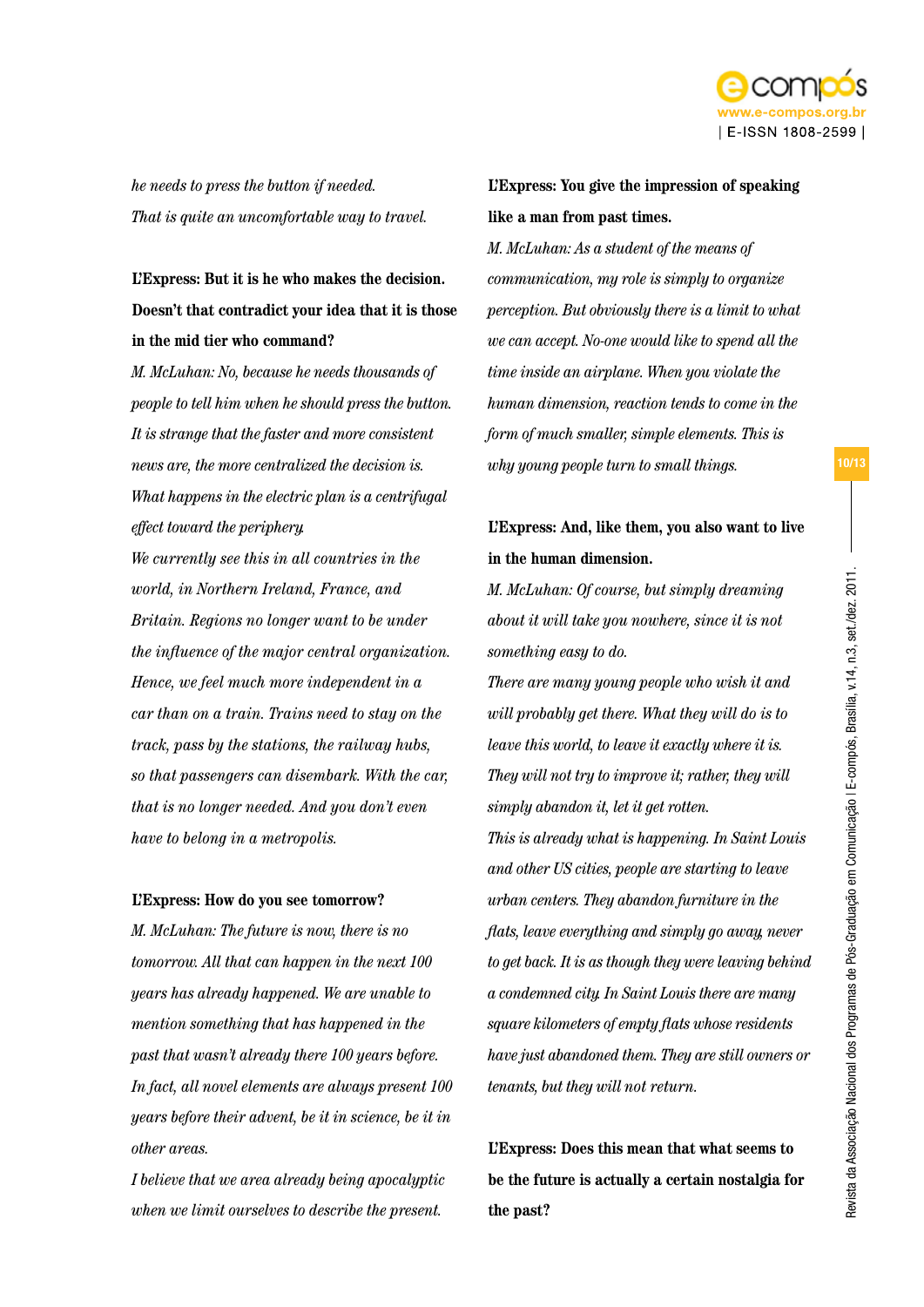

*M. McLuhan: I think today we are led to make a critique of rewards. What have we gained from all our techniques, inventions, knowledge etc.? And when people are sure they are not gaining absolutely anything, they just give up. It is like a very rich man who makes 100,000 dollars a year today. Most services the rich can buy are free for the very poor. Roughly speaking, the poor have access to the same services as the rich. So, what can the advantages of wealth be? Some of the richest men today, such as Howard Hughes, owe thousands of dollars and do not have a penny. But they owe so much money that their creditors spend a fortune to ensure that they can stay very rich. This is what happens in the world we live in. We have many rewards* 

*– the most varied and comprehensive ones. The human dimension also disappears there.* 

# **L'Express: Listening to you, we have the impression that once of your main defenses is your sense of humor.**

*M. McLuhan: I don't know. When I make a discovery – something we could have understood a long time before – I start to laugh. On the one hand, this is due to surprise; on the other, it is due to satisfaction, or even disgust. But there is also a significant part of my job that consists of satire based essentially on the observation of what is going on. The greatest possible satire, for me, seems to be simply a record of what has been going on. Erasmus, as is well known, wrote The Praise of Folly believing that when you praise follies they* 

*explode and disappear. I believe that, if I have that kind of humor and can attract the attention to the absurdity of our world, maybe that absurdity can disappear, explode.* 

*On the other hand, it doesn't seem to me that what I could think or feel about something – whatever that is – matters too much, since I don't think that could lead to anything. I have no illusions regarding the influence I exert or may have exerted. I identify myself more with the chorus in old tragedies, which exists only to comment on an action, not to change it.* 

*We experienced a huge regressive evolution of cultural forms, which started with the romantics when they started to adore the noble savage and to demonstrate feelings for the primitive, such as Rousseau and others. Then came electricity and, together with it, the passion of the whole world for anthropology, which is the study of primitives. Today electricity is present time for primitives.* 

### **L'Express: What about revolutionary thought? Can't it bring a solution to the problems of today's world?**

*M. McLuhan: People on the left, for what I have been able to understand so far, assess everything in terms of hardware, that is, they belong in the 19th century. They use as basis very simple categories of consumers. They believe that if all men had the same amount of food available and the same living standards everything would be solved and there would be peace in the world.*  After all, Marx is a man of the 19<sup>th</sup> century. He *isn't a man of the electric age. So I am not very*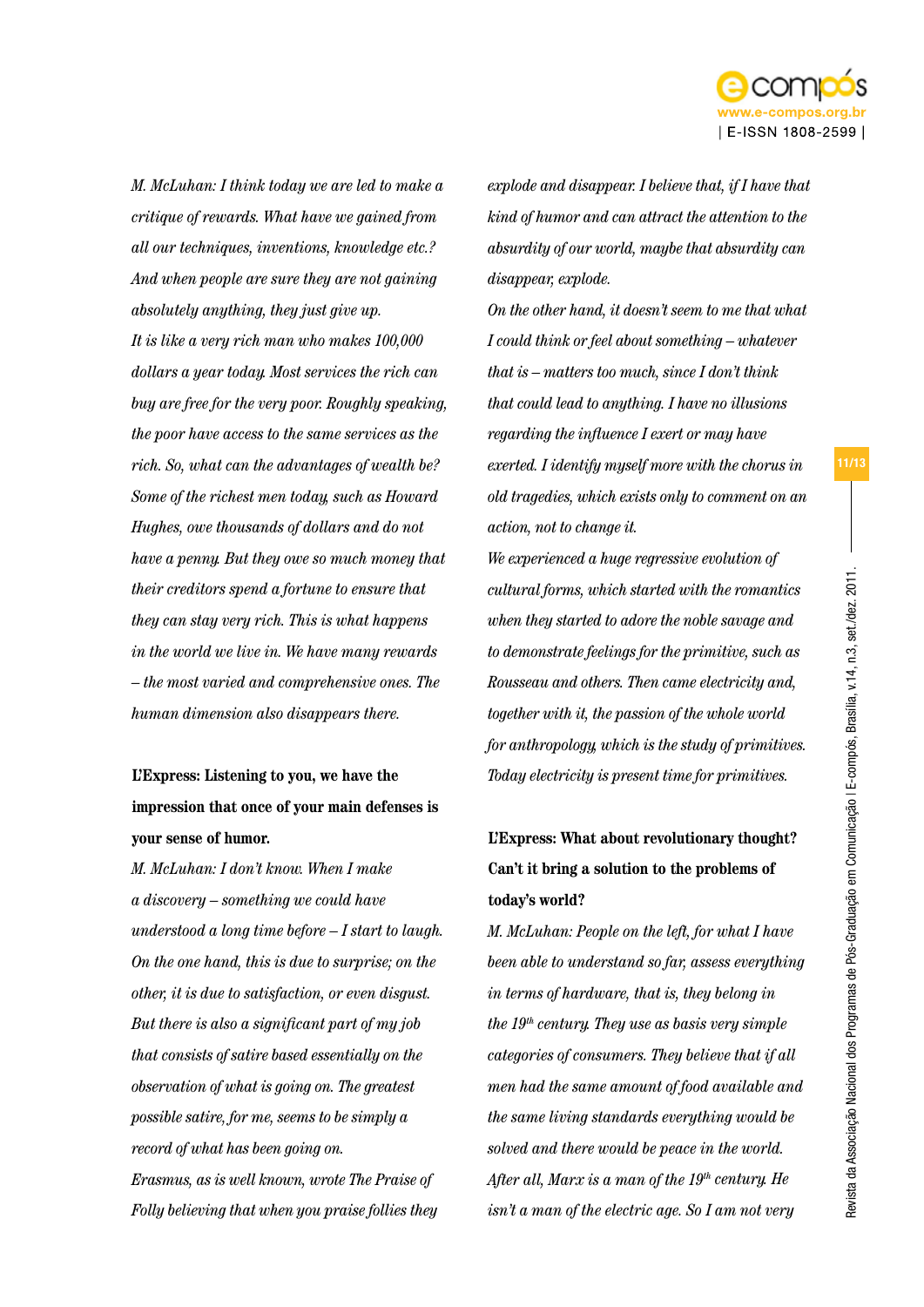

*concerned with people on the left, except for the fact that they retain too much attention, preventing it from going "where it is at". Moreover, I believe they use Marx as a means of indignation. We know that anger became a way of life for many. Most people feel fulfilled when they are angry. They have the feeling of being integrated. What China and Russia want is the 19th century. The Chinese and the Russian don't want the 20<sup>th</sup> century. And neither does Africa: it seeks the 19th century.* 

**L'Express: You have just finished writing a book,** *Take today* **-** *the executive as dropout***, dedicated to the industrial world. What is it about?**

*M. McLuhan: It is about the transformation of decision-making mechanisms in the whole world, in different cultures. This book has its origins a long time ago, when I started to realize that management teams were more open to new ideas than any other group. Since managers are interested in their own survival, they want to know what is happening. In contrast, university theorists are interested in reputation and, therefore, are very hostile to innovations, new ideas.* 

### **L'Express: So it is a book about corporate management?**

*M. McLuhan: Not exactly. The co-author, Barrington Nevitt, is an electrical engineer and*  *consultant to companies. He has spent many years in Scandinavia, Russia, South America, Britain, and the United States. He has a vast experience in different bureaucracies and speaks 12 languages. So there is not a problem that has emerged in the world of industry on which he has not taken a direct or indirect interest.* 

# **L'Express: Is there any piece of advice you can give, at the political level, to improve the current situation?**

*M. McLuhan: Of course. For example, if they wanted to improve the situation in the Middle East, they would need to silence the radio and replace it by television. Immediately. You see, Hitler wouldn't have survived politically for longer than a one time TV appearance, because on TV you can't clench your fist and shout. You have to be "cool", calm. Hitler would have been watched once, and then he would be over. The radio is a "hot" means of communication. It produces Hitlers all the time and leaves society as a whole in state of ebullition. It is crazy to allow the radio to be present in underdeveloped countries: in China, the Muslim world, India. It is like adding fuel to the fire.*

### **Note**

1. Translated into Portuguese by Débora Fleck.

Received on: 24 February 2012

Approved on: 24 February 2012